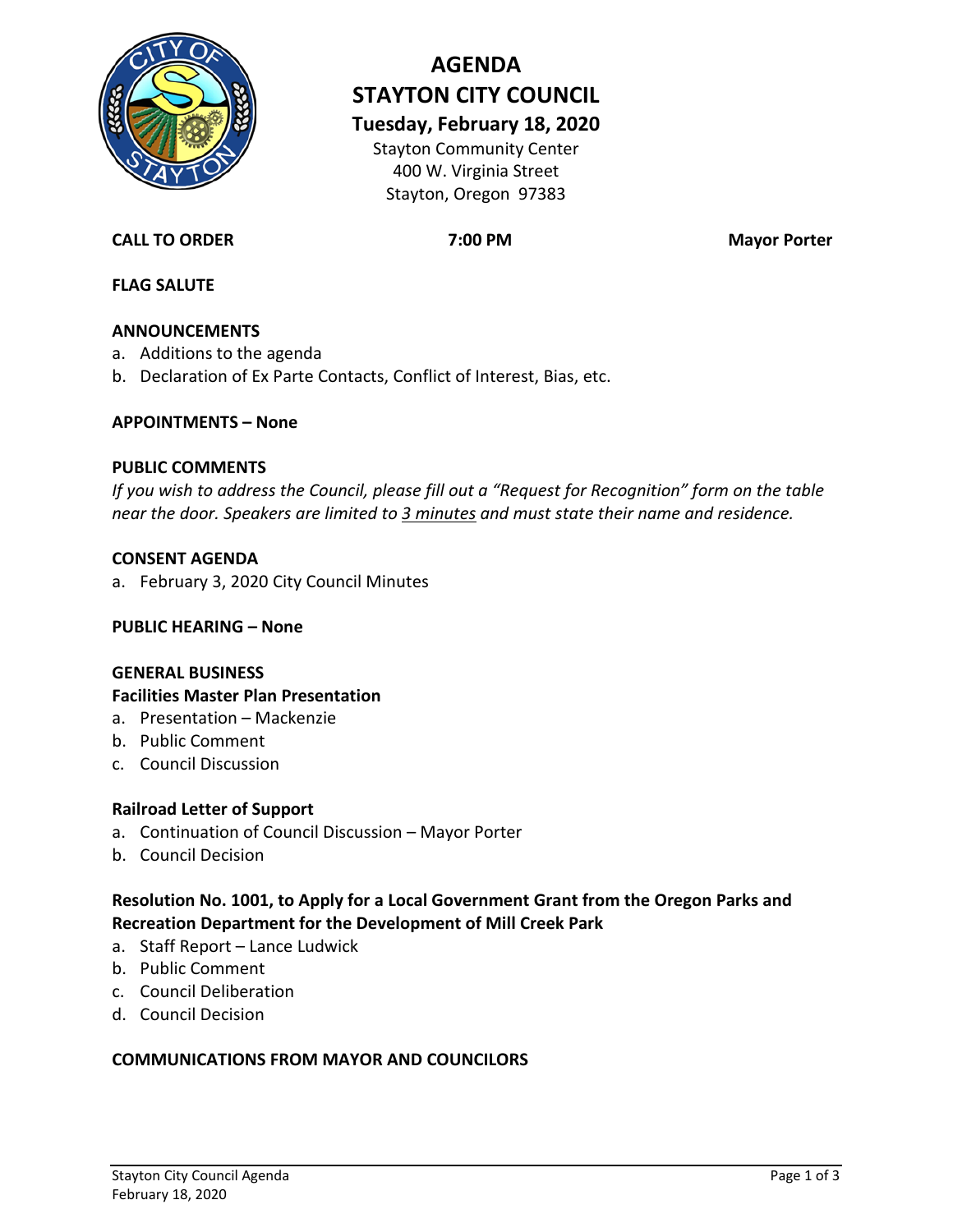#### **ADJOURN**

#### **FUTURE AGENDA ITEMS**

- a. Marion County Presentation Tobacco and Substance Abuse
- b. Public Hearing Fern Ridge Annexation and Comprehensive Plan Amendment

*The meeting location is accessible to persons with disabilities. A request for an interpreter for the hearing impaired or other accommodations for persons with disabilities should be made at least 48 hours prior to the meeting. If you require special accommodations contact Administrative Services Manager Alissa Angelo at (503) 769-3425.*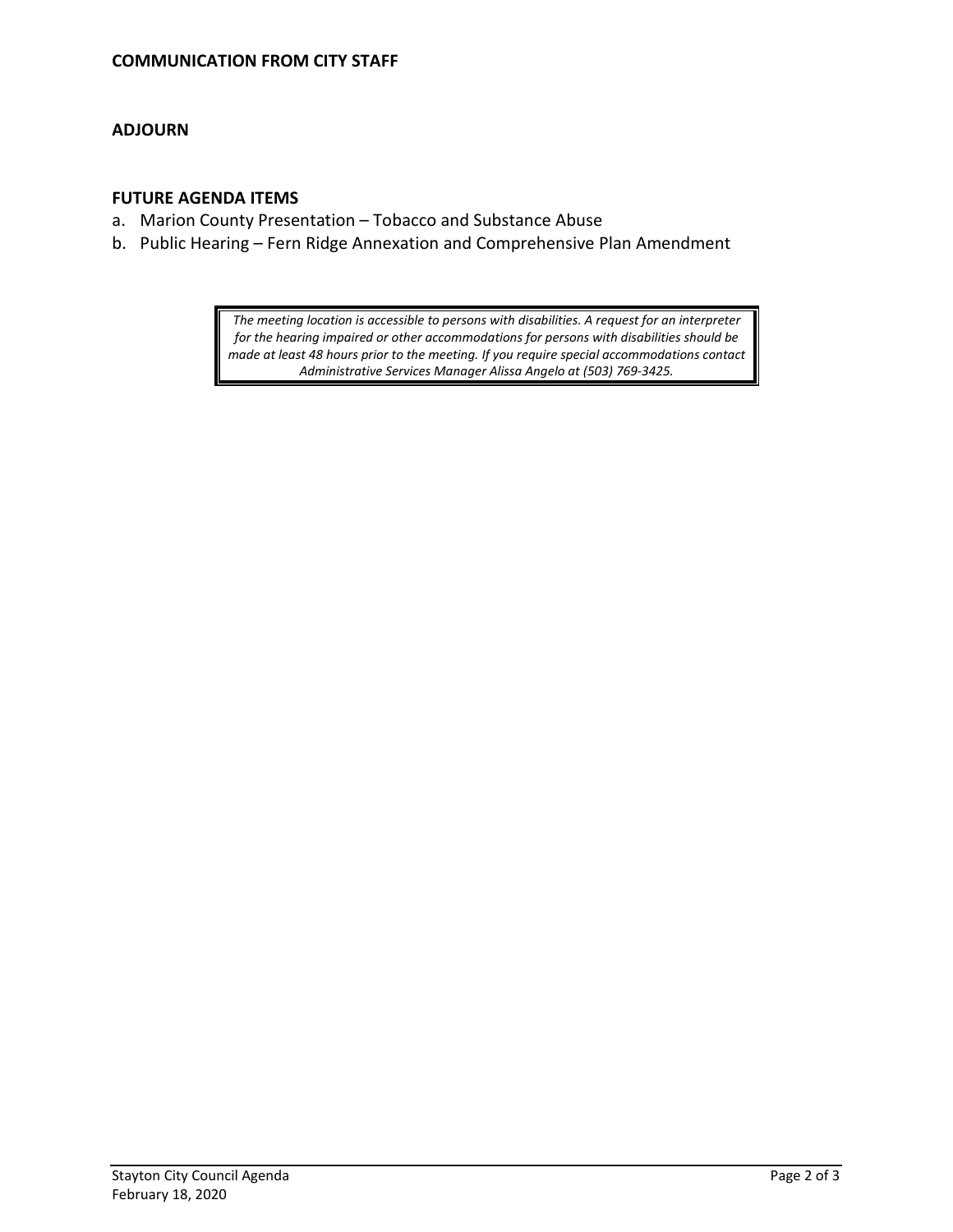# **CALENDAR OF EVENTS**

#### **FEBRUARY 2020**

#### Monday February 17 **CITY OFFICES CLOSED IN OBSERVANCE OF PRESIDENTS DAY HOLIDAY**

| Tuesday           | February 18 | City Council                    | 7:00 p.m. | Community Center (north end) |
|-------------------|-------------|---------------------------------|-----------|------------------------------|
| Wednesday         | February 19 | Library Board                   | 6:00 p.m. | E.G. Siegmund Meeting Room   |
| Monday            | February 24 | <b>Planning Commission</b>      | 7:00 p.m. | Community Center (north end) |
| <b>MARCH 2020</b> |             |                                 |           |                              |
| Monday            | March 2     | <b>City Council</b>             | 7:00 p.m. | Community Center (north end) |
| Tuesday           | March 3     | Parks & Recreation Board        | 6:00 p.m. | E.G. Siegmund Meeting Room   |
| Tuesday           | March 10    | Commissioner's Breakfast        | 7:30 a.m. | Covered Bridge Café          |
| Monday            | March 16    | City Council                    | 7:00 p.m. | Community Center (north end) |
| Wednesday         | March 18    | Library Board                   | 6:00 p.m. | E.G. Siegmund Meeting Room   |
| Monday            | March 30    | <b>Planning Commission</b>      | 7:00 p.m. | Community Center (north end) |
| <b>APRIL 2020</b> |             |                                 |           |                              |
| Monday            | April 6     | <b>City Council</b>             | 7:00 p.m. | Community Center (north end) |
| Tuesday           | April 7     | Parks & Recreation Board        | 6:00 p.m. | E.G. Siegmund Meeting Room   |
| Tuesday           | April 14    | Commissioner's Breakfast        | 7:30 a.m. | Covered Bridge Café          |
| Wednesday         | April 15    | Library Board                   | 6:00 p.m. | E.G. Siegmund Meeting Room   |
| Monday            | April 20    | <b>City Council</b>             | 7:00 p.m. | Community Center (north end) |
| Monday            | April 27    | <b>Planning Commission</b>      | 7:00 p.m. | Community Center (north end) |
| <b>MAY 2020</b>   |             |                                 |           |                              |
| Monday            | May 4       | <b>Budget Committee</b>         | 6:00 p.m. | Community Center (north end) |
| Monday            | May 4       | City Council                    | 7:00 p.m. | Community Center (north end) |
| Tuesday           | May 5       | Parks & Recreation Board        | 6:00 p.m. | E.G. Siegmund Meeting Room   |
| Monday            | May 11      | <b>Budget Committee</b>         | 6:00 p.m. | Community Center (north end) |
| Tuesday           | May 12      | Commissioner's Breakfast        | 7:30 a.m. | Covered Bridge Café          |
| Tuesday           | May 12      | <b>Budget Committee</b>         | 6:00 p.m. | Community Center (north end) |
| Wednesday         | May 13      | <b>Budget Committee</b>         | 6:00 p.m. | Community Center (north end) |
| Monday            | May 18      | City Council                    | 7:00 p.m. | Community Center (north end) |
| Wednesday         | May 20      | Library Board                   | 6:00 p.m. | E.G. Siegmund Meeting Room   |
| Monday            | May 25      | <b>Planning Commission</b>      | 7:00 p.m. | Community Center (north end) |
| <b>JUNE 2020</b>  |             |                                 |           |                              |
| Monday            | June 1      | <b>City Council</b>             | 7:00 p.m. | Community Center (north end) |
| Tuesday           | June 2      | Parks & Recreation Board        | 6:00 p.m. | E.G. Siegmund Meeting Room   |
| Tuesday           | June 9      | <b>Commissioner's Breakfast</b> | 7:30 a.m. | Covered Bridge Café          |
| Monday            | June 15     | <b>City Council</b>             | 7:00 p.m. | Community Center (north end) |
| Wednesday         | June 17     | Library Board                   | 6:00 p.m. | E.G. Siegmund Meeting Room   |
| Monday            | June 29     | <b>Planning Commission</b>      | 7:00 p.m. | Community Center (north end) |
|                   |             |                                 |           |                              |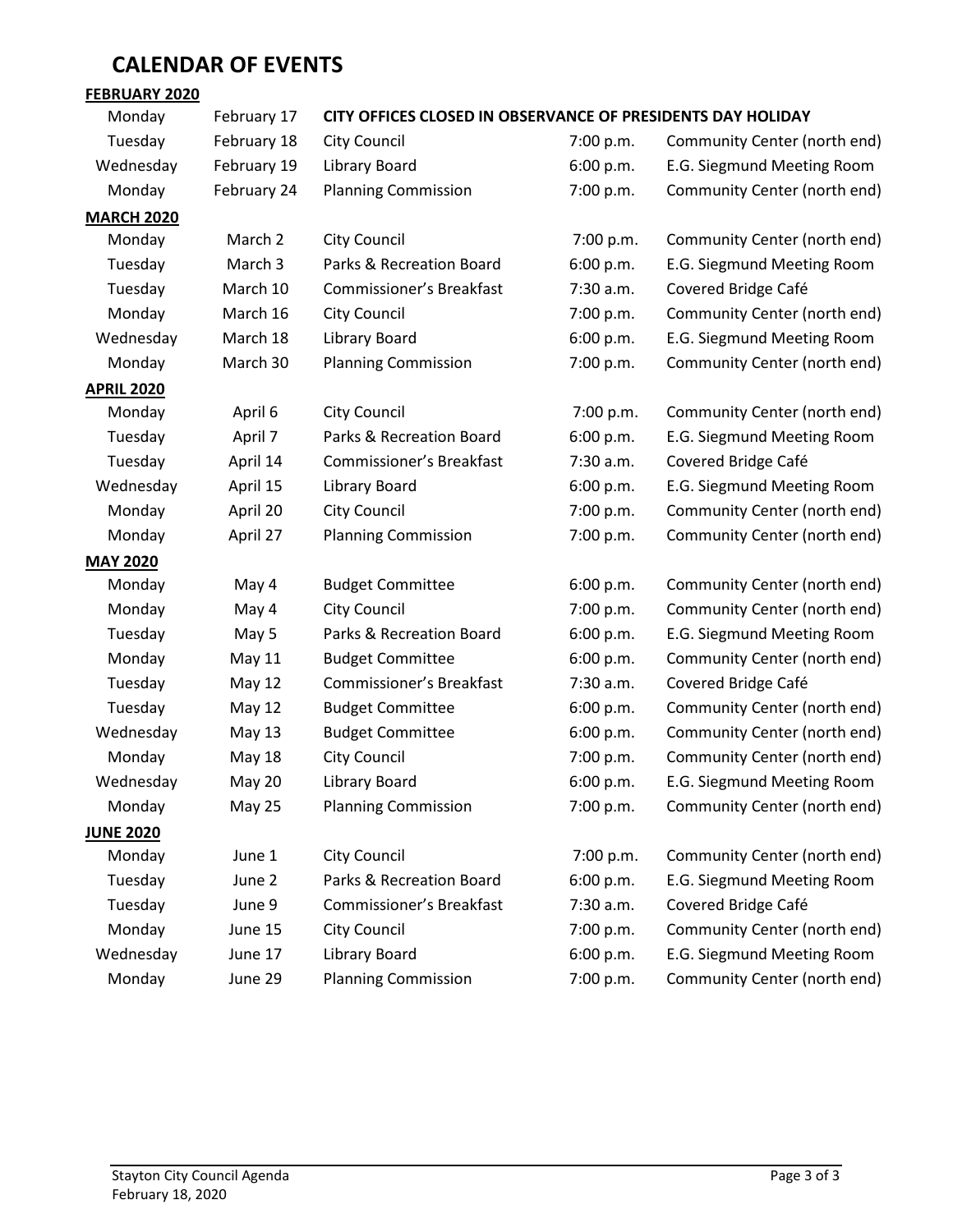#### **City of Stayton City Council Minutes February 3, 2020**

#### **LOCATION:** STAYTON COMMUNITY CENTER, 400 W. VIRGINIA STREET, STAYTON

**Time Start:** 7:00 P.M. **Time End:** 9:08 P.M.

#### **COUNCIL MEETING ATTENDANCE LOG**

| <b>COUNCIL</b>                             | <b>STAYTON STAFF</b>                              |
|--------------------------------------------|---------------------------------------------------|
| <b>Mayor Henry Porter</b>                  | Alissa Angelo, Administrative Services Manager    |
| Councilor Paige Hook (joined at 7:04 p.m.) | Keith Campbell, City Manager                      |
| <b>Councilor Ben McDonald</b>              | Dan Fleishman, Director of Planning & Development |
| <b>Councilor Christopher Molin</b>         | David Frisendahl, Police Chief (excused)          |
| <b>Councilor Jordan Ohrt</b>               | Lance Ludwick, Public Works Director              |
| <b>Councilor David Patty</b>               | Janna Moser, Library Director                     |
|                                            | Susannah Sbragia, Finance Director                |

| <b>AGENDA</b>                                                                                                                                              | <b>ACTIONS</b>                                                                                                                                                                                                               |
|------------------------------------------------------------------------------------------------------------------------------------------------------------|------------------------------------------------------------------------------------------------------------------------------------------------------------------------------------------------------------------------------|
| <b>REGULAR MEETING</b>                                                                                                                                     |                                                                                                                                                                                                                              |
| Announcements<br>a. Additions to the Agenda<br>Declaration of Ex Parte Contacts, Conflict of Interest,<br>b.<br>Bias, etc.                                 | None.<br>Councilors Patty and Molin declared a conflict of interest on<br>the Award of Community Improvement Grants and will<br>recuse themselves from the discussion and decision.                                          |
| <b>Appointments</b>                                                                                                                                        | None.                                                                                                                                                                                                                        |
| <b>Public Comments</b><br>Russ Strohmeyer<br>а.                                                                                                            | Mr. Strohmeyer shared concern about homeless in Stayton<br>and if the City has a plan.                                                                                                                                       |
| <b>Bill Martinak</b><br>$b_{-}$                                                                                                                            | Mr. Martinak spoke in support of the Food Bank receiving a<br>Community Improvement Grant.                                                                                                                                   |
| <b>Consent Agenda</b><br>January 21, 2020 City Council Minutes<br>а.<br>Memorandum of Understanding with Santiam<br>b.<br>Hospital                         | Motion from Councilor Ohrt, seconded by Councilor Patty, to<br>approve the Consent Agenda as presented. Motion passed<br>5:0.                                                                                                |
| <b>Public Hearing</b>                                                                                                                                      | None.                                                                                                                                                                                                                        |
| <b>General Business</b><br><b>Railroad Letter of Support Presentation</b><br><b>Memo from Mayor Henry Porter</b><br>a.<br>b. Presentation by Nicole Westin | Mayor Porter introduced Nicole Westin from Kevin Mannix's<br>office who provided information on the letter of support<br>being requested for the local railroad.<br>Questions from the Council regarding local businesses in |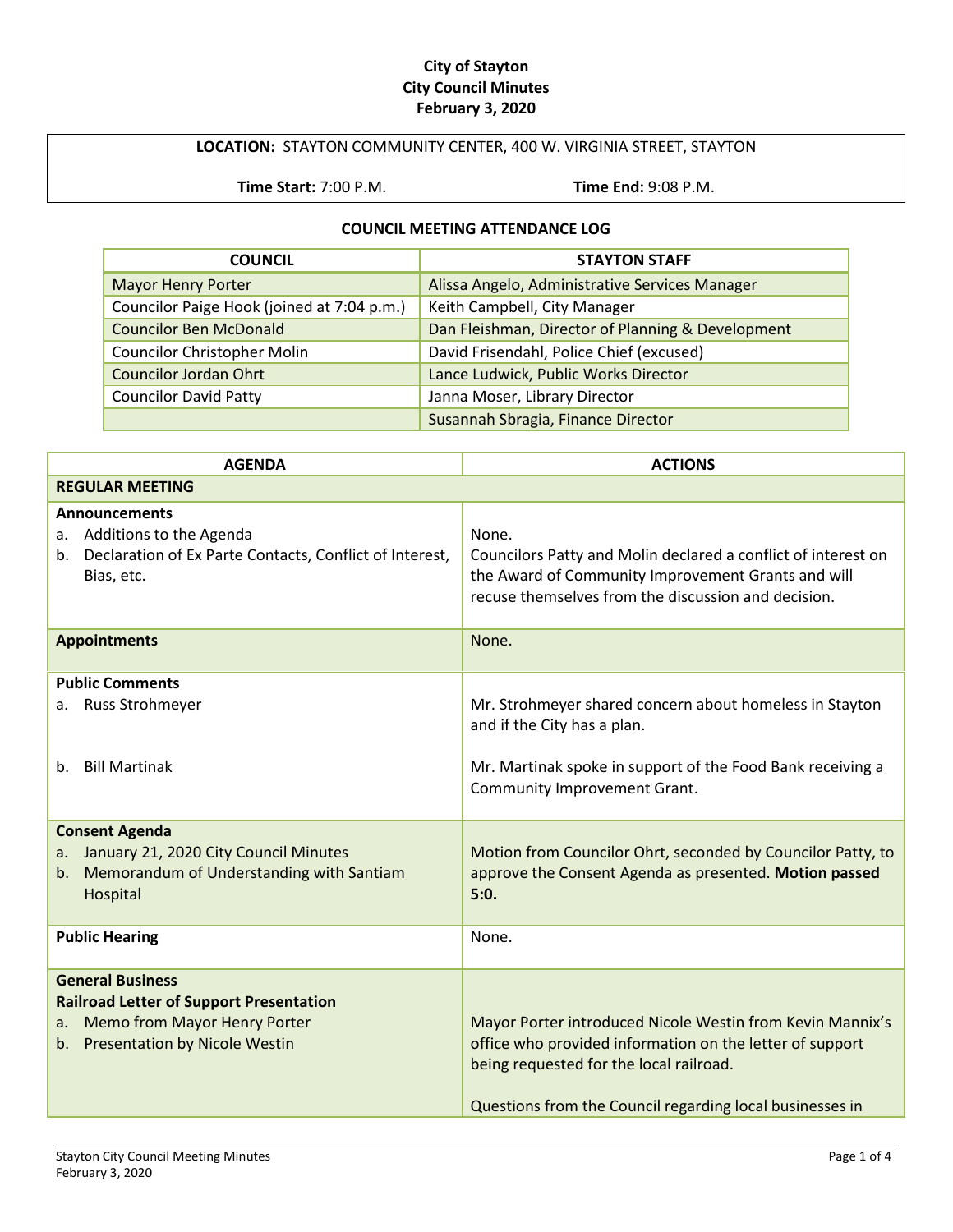|                                                                                 | the community and a timeline, if there is a guarantee the rail<br>line will come to Stayton, clarification of connection with<br>Coos Bay, costs for farmers and businesses, and the<br>commuter train possibilities. Ms. Westin responded and will<br>gather answers to other questions for the Council. |               |
|---------------------------------------------------------------------------------|-----------------------------------------------------------------------------------------------------------------------------------------------------------------------------------------------------------------------------------------------------------------------------------------------------------|---------------|
|                                                                                 | This agenda item will return at a future meeting date for<br>consideration.                                                                                                                                                                                                                               |               |
| <b>Award of Community Improvement Grants</b><br>a. Staff Report - Dan Fleishman | Mr. Fleishman reviewed the staff report.                                                                                                                                                                                                                                                                  |               |
| <b>Council Deliberation</b><br>b.                                               | Council discussion and questions regarding the Westown<br>application budget, if a homeowners association exists in the<br>Westown neighborhood, metrics and the possibility of doing<br>a minimum score,                                                                                                 |               |
| <b>Council Decision</b><br>$\mathsf{C}$ .                                       | Motion from Councilor McDonald, seconded by Councilor<br>Hook, to award Community Improvement Grants as follows:                                                                                                                                                                                          |               |
|                                                                                 | <b>Applicant</b>                                                                                                                                                                                                                                                                                          | <b>Amount</b> |
|                                                                                 | <b>Sylvan Springs</b>                                                                                                                                                                                                                                                                                     | \$3,300       |
|                                                                                 | Westown                                                                                                                                                                                                                                                                                                   | \$7,000       |
|                                                                                 | <b>Jefferson Place</b>                                                                                                                                                                                                                                                                                    | \$3,000       |
|                                                                                 | <b>Food Bank</b>                                                                                                                                                                                                                                                                                          | \$1,000       |
|                                                                                 | Revitalize Downtown Stayton                                                                                                                                                                                                                                                                               | \$2,000       |
|                                                                                 | <b>CERT</b>                                                                                                                                                                                                                                                                                               | \$3,700       |
| d. Public Comment                                                               | Council Discussion: Brief discussion on follow-up from the<br>groups who are being awarded grants.<br>Motion passed 3:0 (Patty and Molin abstained).<br>Motion from Councilor Hook, seconded by Councilor Ohrt, to<br>allow for the missed Public Comment to occur. Motion<br>passed 5:0.                 |               |
|                                                                                 | <b>Russ Strohmeyer</b> spoke on the Community Improvement<br>Grant program and how he feels the funds should be spent.                                                                                                                                                                                    |               |
| <b>Budget to Actual 2019-20 Fiscal Year as of December</b><br>31, 2019          |                                                                                                                                                                                                                                                                                                           |               |
| a. Staff Report - Susannah Sbragia                                              | Ms. Sbragia reviewed her staff report.                                                                                                                                                                                                                                                                    |               |
|                                                                                 | Council questions and discussion regarding the fund for<br>Mayor and Council and Facilities.                                                                                                                                                                                                              |               |
| <b>Public Comment</b><br>b.                                                     | None.                                                                                                                                                                                                                                                                                                     |               |

support, cost to repair washouts on the rail line, benefits to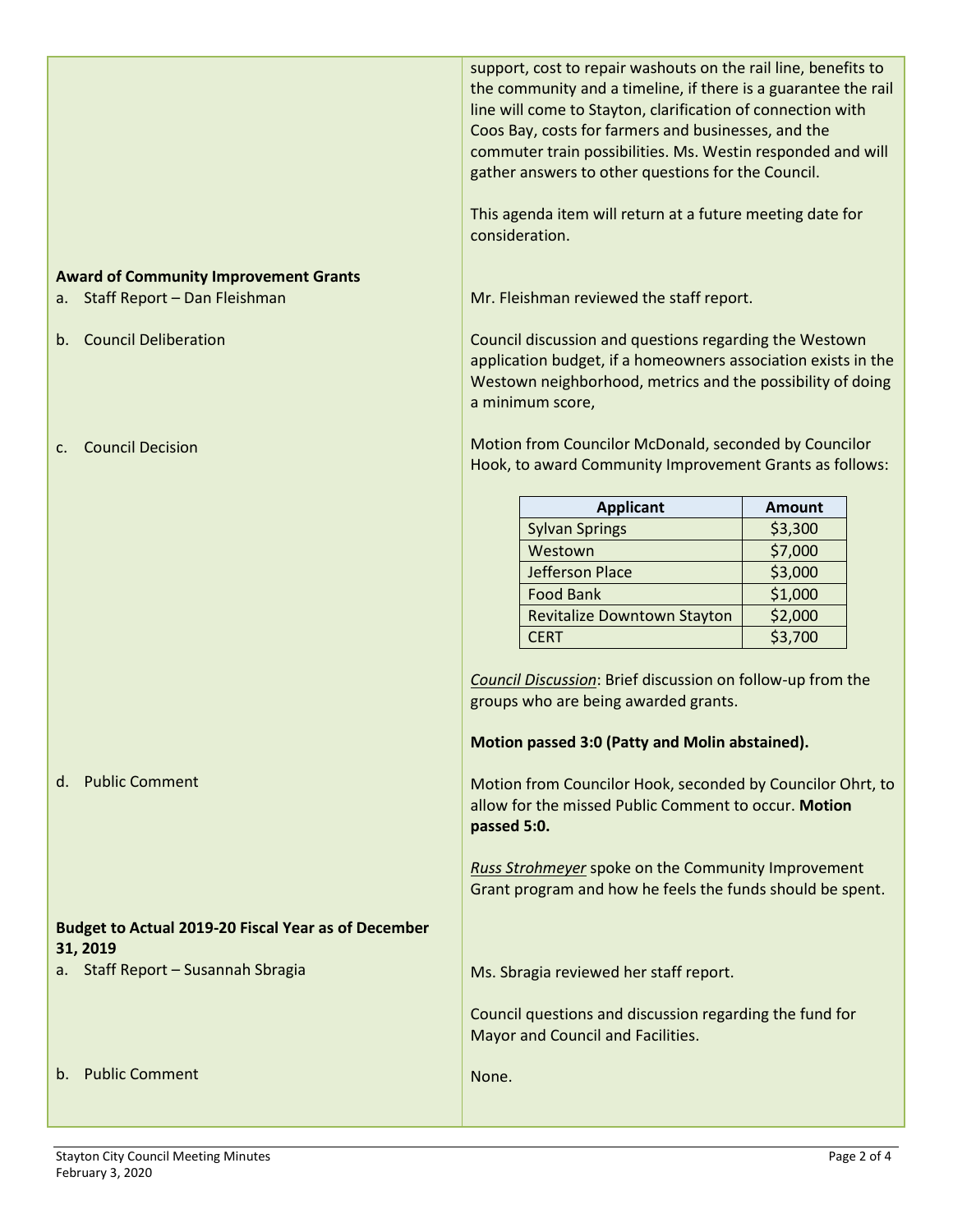| <b>Resolution No. 999, Declaring Surplus Property</b> |                                                          |                                                                                                                                                                                                             |
|-------------------------------------------------------|----------------------------------------------------------|-------------------------------------------------------------------------------------------------------------------------------------------------------------------------------------------------------------|
|                                                       | a. Staff Report - Dan Fleishman                          | Mr. Fleishman reviewed the staff report.                                                                                                                                                                    |
|                                                       | b. Public Comment                                        | None.                                                                                                                                                                                                       |
| c.                                                    | <b>Council Deliberation</b>                              | None.                                                                                                                                                                                                       |
|                                                       |                                                          |                                                                                                                                                                                                             |
|                                                       | d. Council Decision                                      | Motion from Councilor Patty, seconded by Councilor Molin,<br>to declare the two properties as surplus and adopt<br>Resolution No. 999 as presented. Motion passed 5:0.                                      |
|                                                       | Resolution No. 1000, Five-Year Local Option Tax for      |                                                                                                                                                                                                             |
|                                                       | Partial Support of the Library, Pool, and Parks Programs |                                                                                                                                                                                                             |
|                                                       | a. Staff Report - Keith Campbell                         | Mr. Campbell reviewed the staff report.                                                                                                                                                                     |
|                                                       |                                                          | Council questions and discussion regarding the issue going<br>before the voters, and what will happen if the levy does not<br>pass. Mr. Campbell responded.                                                 |
| $b_{-}$                                               | <b>Public Comment</b>                                    | Bill Martinak spoke in support of the levy.                                                                                                                                                                 |
| $\mathsf{C}$ .                                        | <b>Council Deliberation</b>                              | Council members expressed their support of the pool, parks,<br>and library.                                                                                                                                 |
| d. I                                                  | <b>Council Decision</b>                                  | Motion from Councilor Hook, seconded by Councilor Ohrt, to<br>approve Resolution No. 1000 as presented. Motion passed<br>5:0.                                                                               |
|                                                       | <b>Stayton City Council Rules</b>                        |                                                                                                                                                                                                             |
|                                                       | a. Staff Report - Keith Campbell                         | Mr. Campbell reviewed the staff report.                                                                                                                                                                     |
|                                                       |                                                          | Council questions and discussion regarding public comment<br>placement on the agenda, the option of one regular Council<br>meeting and one work session meeting per month,<br>videotaping of work sessions, |
| b.                                                    | <b>Public Comment</b>                                    | Russ Strohmeyer spoke in opposition of limiting public<br>comment.                                                                                                                                          |
|                                                       |                                                          | Aaron Frichtl spoke in opposition of limiting public comment<br>and shared concern over work sessions.                                                                                                      |
|                                                       |                                                          | <b>Bill Martinak</b> spoke in opposition of limiting public comment<br>and also shared concern over work sessions.                                                                                          |
|                                                       | <b>Council Deliberation</b>                              | Councilor members shared their thoughts on the issue<br>before the Council and held further discussion.                                                                                                     |
| d.                                                    | <b>Council Decision</b>                                  | Motion from Councilor McDonald, seconded by Councilor<br>Patty, to leave the Council Rules as currently adopted.                                                                                            |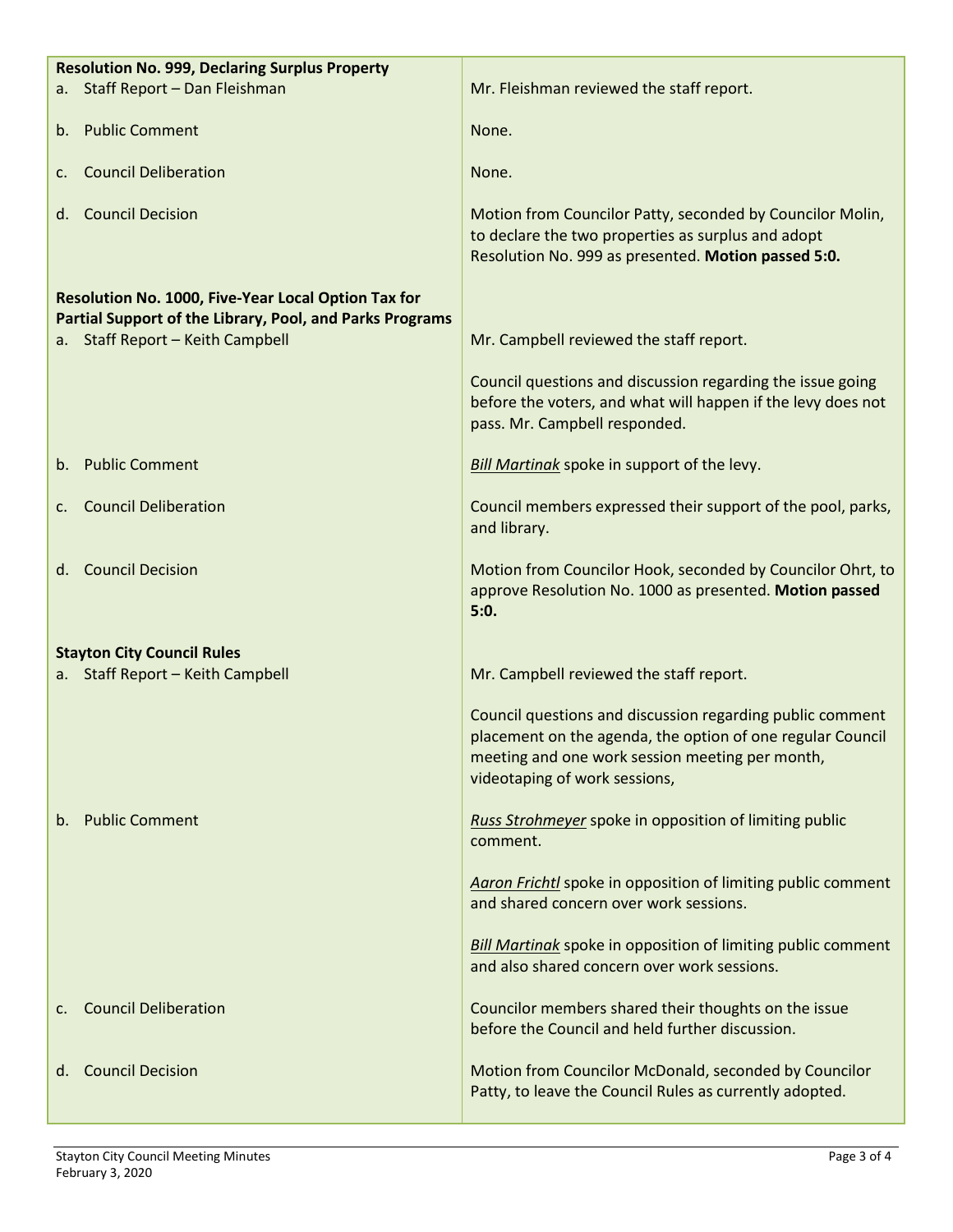|                                                                      | Council Discussion: Councilor Hook stated her opposition to<br>the motion. Councilor Patty shared his thoughts.<br>Motion passed 3:2 (Hook, Ohrt).                                                                                                                                                                                                                                                                                                                                                                                                                                                                                                                 |
|----------------------------------------------------------------------|--------------------------------------------------------------------------------------------------------------------------------------------------------------------------------------------------------------------------------------------------------------------------------------------------------------------------------------------------------------------------------------------------------------------------------------------------------------------------------------------------------------------------------------------------------------------------------------------------------------------------------------------------------------------|
| <b>Communications from Mayor and Councilors</b>                      | Councilor Hook responded to comments from Mr.<br>Strohmeyer regarding the Community Improvement Grant<br>funds. She also briefly spoke about the Levy.<br>Councilor Molin reminded the public the Council can be<br>contacted outside of meetings.<br>Councilor Patty briefly spoke about the return of Chat with a<br>Councilor. A date will be announced soon.<br>Councilor Ohrt thanked those in attendance and spoke<br>briefly on the Community Improvement Grants.<br>The Council requested the Police Chief provide an<br>informational presentation regarding homelessness and how<br>the City deals with the issue in Stayton. Mr. Campbell<br>responded. |
| <b>Communication from City Staff</b>                                 | Mr. Campbell spoke briefly on the Community Improvement<br>Grant program.<br>Additionally, work on the Jordan Bridge will begin tomorrow.                                                                                                                                                                                                                                                                                                                                                                                                                                                                                                                          |
| <b>Future Agenda Items</b><br>a. Facilities Master Plan Presentation |                                                                                                                                                                                                                                                                                                                                                                                                                                                                                                                                                                                                                                                                    |

 $\vert$  b. Resolution – Oregon Parks and Recreation Department

APPROVED BY THE STAYTON CITY COUNCIL THIS 18<sup>TH</sup> DAY OF FEBRUARY 2020, BY A \_\_\_\_ VOTE OF THE STAYTON CITY COUNCIL.

| Date: | Bv:     |                                                |
|-------|---------|------------------------------------------------|
|       |         | Henry A. Porter, Mayor                         |
| Date: | Attest: |                                                |
|       |         | Keith D. Campbell, City Manager                |
| Date: |         | Transcribed by: Transcribed by:                |
|       |         | Alissa Angelo, Administrative Services Manager |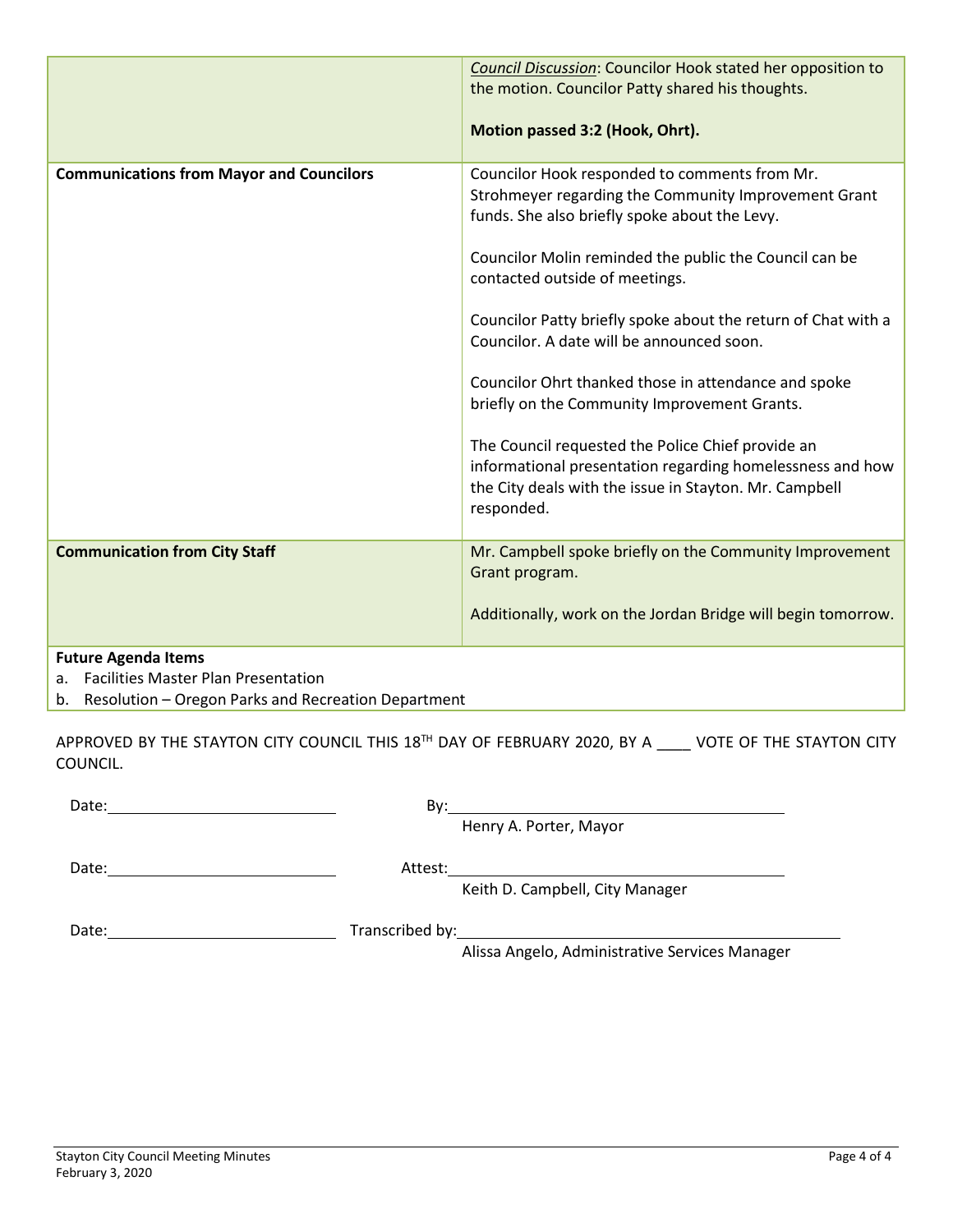

# **CITY OF STAYTON**

# M E M O R A N D U M

| TO:             | <b>Mayor Henry Porter and the Stayton City Council</b>                                                                                                               |
|-----------------|----------------------------------------------------------------------------------------------------------------------------------------------------------------------|
| FROM:           | Lance Ludwick, Public Works Director                                                                                                                                 |
| <b>DATE:</b>    | <b>February 18, 2020</b>                                                                                                                                             |
| <b>SUBJECT:</b> | Resolution No. 1001, a Resolution to Apply for a Local<br>Government Grant from the Oregon Parks and Recreation<br>Department for the development of Mill Creek Park |

#### **ISSUE**

The issue before the City Council is whether or not to approve Resolution No. 1001, authorizing the City Manager to apply for and sign an Oregon Parks and Recreation Department (OPRD) Local Government Large Grant application for the development of Mill Creek Park.

#### **BACKGROUND INFORMATION**

The City acquired 23 acres along Mill Creek to develop a future park. The park will include amenities not available in existing parks like a youth baseball field, skate park, covered stage, bocce ball, picnic areas and walking paths.

In September 2017, the City sent out a Request for Proposals to consultants to help the City develop a master plan for the newly acquired land, known as Mill Creek Park. AKS Engineering and Forestry (AKS) was interviewed and selected as the consultant to help the City develop the park master plan.

On February 22, 2018, AKS and the City held a citywide open house to obtain feedback from the citizens on what type of amenities they would like to see in the new park. Approximately 40 citizens participated in the open house. AKS processed the information received from the community and developed 3 concept plans incorporating the most desired park amenities.

On September 11, 2018, the three concept plans were presented to the Parks and Recreation Board for comments. The Board members were asked which concept plan they preferred and what amenities from the other concept plans they would like to add to the preferred plan. The resulting information was provided to the AKS park design team.

On November 13, 2018, AKS and the City held a second citywide open house to view the three original concept plans and a fourth plan which was a plan derived from the Parks and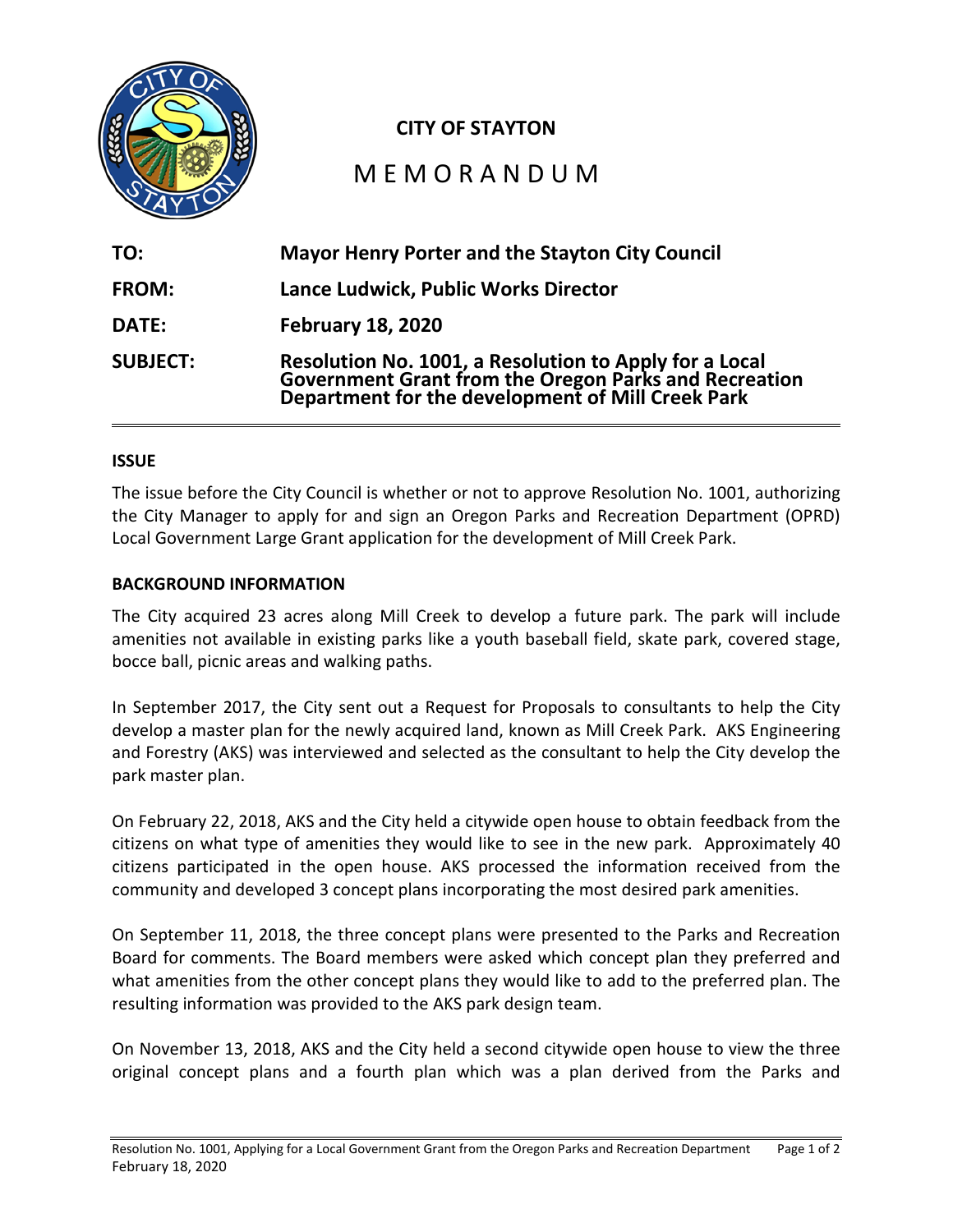Recreation Board's comments and suggestions. Eight citizens showed up and participated in the open house.

In December 2018 through the end of January 2019, the developed master plan for Mill Creek Park was placed on display in the Stayton Public Library for the public to view and provide comment on. The comments received from the Library display were given to the consultants for their use. The concept plan presented to you tonight is the product of all of the comments received over the past year.

City staff made the effort to put together a grant application during the 2018-2019 FY but ran into time constraints and decided to postpone the application submittal for one year.

In November of 2019, the City hired a grant writer to assist with preparing the OPRD large grant application. We are currently working diligently to prepare the application for submittal on or before April 1, 2020.

It should be noted if the City is awarded a \$750,000 large grant there will be a 40% match requirement which amounts to \$500,000. We will use to use the monies used for the purchase of the property as part of the match. Even with the purchase price going towards the match, the City will have to budget up to \$240,000 to meet the match requirement.

## **STAFF RECOMMENDATION**

Staff recommends the City Council approve Resolution No. 1001, authorizing the City Manager to apply for and sign an OPRD grant application.

## **OPTIONS**

- 1. The City Council could choose to approve Resolution No. 1001.
- 2. The City Council could choose to deny Resolution No. 1001.

## **MOTION(S)**

1. Move to approve Resolution No. 1001, as presented.

Adoption will authorize the City Manager to apply for and sign the Oregon Parks and Recreation Local Government Large Grant application for the development of Mill Creek Park.

- 2. Move to modify Resolution No. 1001 as follows…
- 3. Denial. No motion necessary.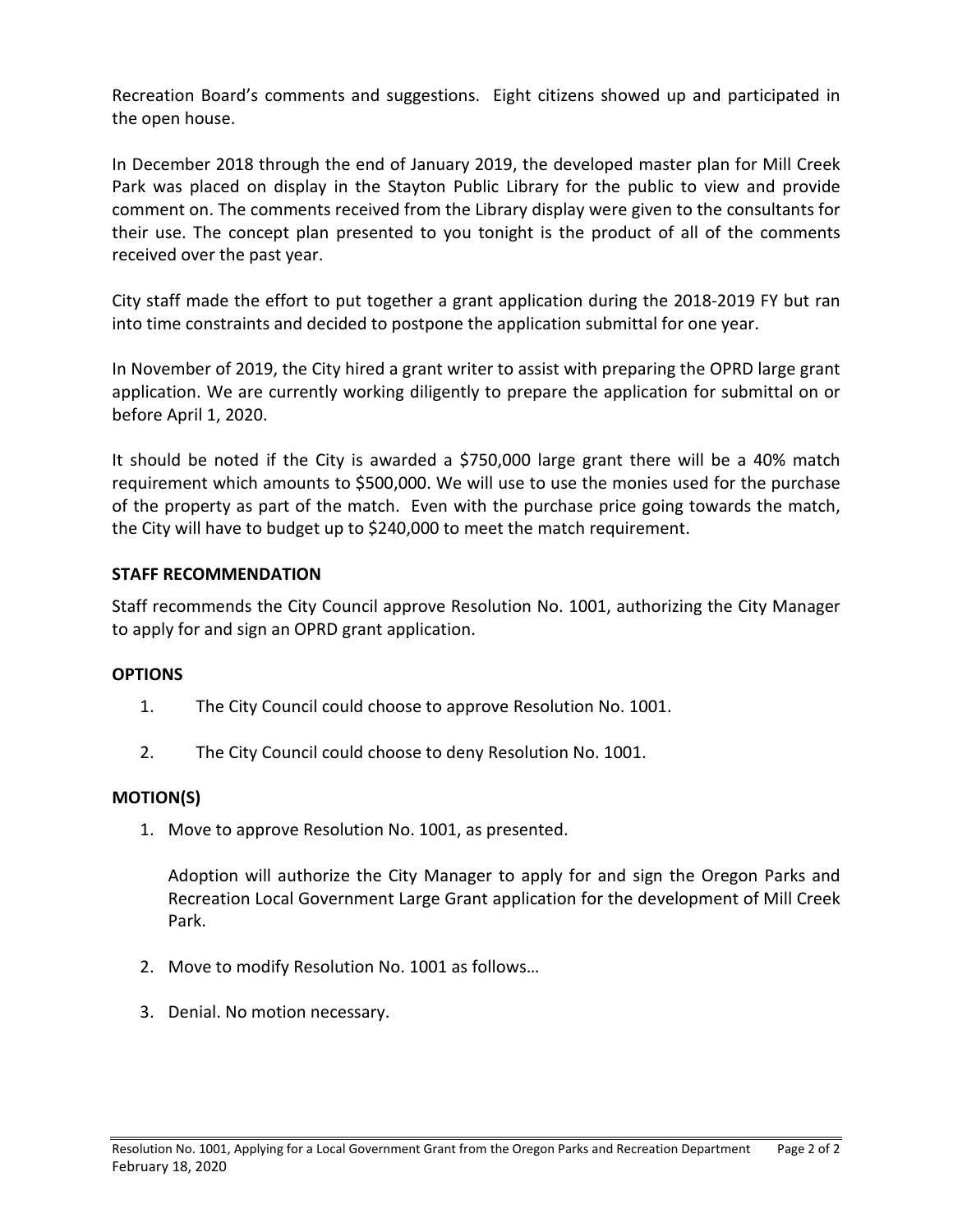#### **RESOLUTION NO. 1001**

#### **A RESOLUTION AUTHORIZING THE CITY OF STAYTON TO APPLY FOR A LOCAL GOVERNMENT GRANT FROM THE OREGON PARKS AND RECREATION DEPARTMENT FOR THE DEVELOPMENT OF MILL CREEK PARK.**

**WHEREAS,** the Oregon Parks and Recreation Department (OPRD) is accepting applications for the 2020 Local Government Large Grant Program;

**WHEREAS,** the City of Stayton desires to participate in this grant program to the greatest extent possible as a means of providing needed park and recreation improvements and enhancements;

**WHEREAS,** the Parks and Recreation Board and City staff have identified the development of Mill Creek Park as a high priority need in Stayton and has solicited comments from area residents and park users, developed a conceptual master plan to develop Mill Creek Park;

**WHEREAS,** the development of 23.05 acres at Mill Creek Park includes a youth baseball field, walking trails, picnic shelters, playground, green open space, skate spot, covered basketball court, native riparian meadows, bird boxes, an observation tower, horseshoe, bocce ball, and covered stage;

**WHEREAS,** the OPRD grant program requires a 40% match and the City of Stayton is using the property's purchase price of \$260,000 to partially fulfill its share of the obligation related to this grant application and the City will allocate an additional \$240,000 to meet the remainder of the matching requirement, should the grant funds be awarded;

**WHEREAS,** the City of Stayton will provide adequate funding for ongoing operations and maintenance of the Mill Creek Park parks and recreation facility should the grant funds be awarded; and

**WHEREAS**, one of the requirements of the OPRD grant application process is that the application must include a resolution from the governing body authorizing the grant application.

#### **NOW, THEREFORE, BE IT RESOLVED BY THE CITY COUNCIL OF THE CITY OF STAYTON, OREGON, AS FOLLOWS:**

- Section 1: The City Council demonstrates its support for the submittal of a grant application to the Oregon Parks and Recreation Department for the development of Mill Creek Park.
- Section 2: The City of Stayton, through its City Manager, shall apply for a Local Government Grant from the Oregon Parks and Recreation Department to pay for the development of Mill Creek Park as identified on the Mill Creek Park Conceptual Master Plan.
- Section 3: The City of Stayton, through its City Manager, may submit additional grant applications and funding requests to private foundations, local corporations and civic groups in order to provide funding for the Mill Creek Park development improvements.
- Section 4: This Resolution shall be effective following its adoption by the Stayton City Council.